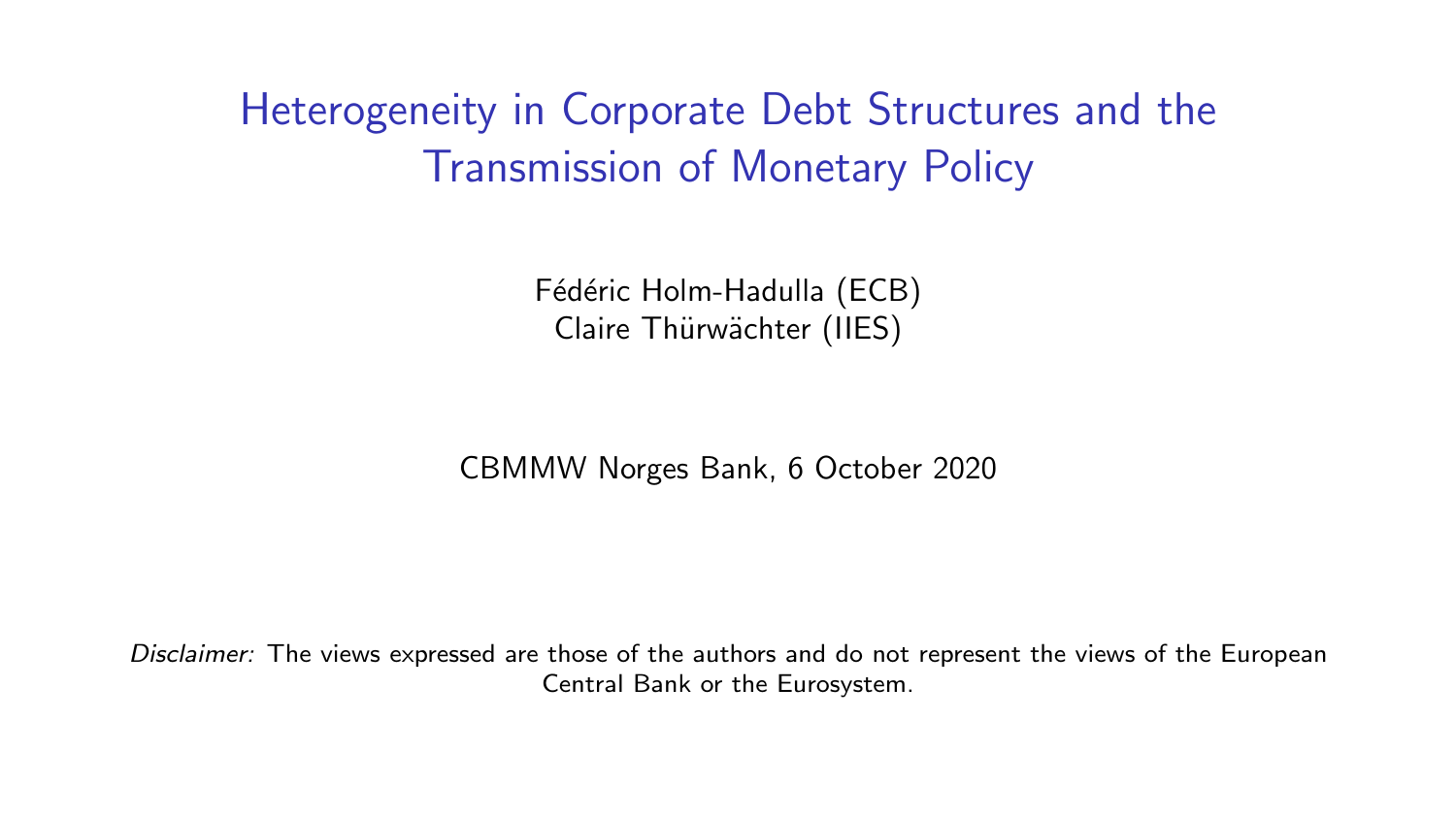## Bond-based finance increasingly relevant at euro area and country level

Cross-country distribution of bond finance ratio (B/L)*<sup>i</sup>,<sup>t</sup>*



Euro area corporate bond and loan volumes (index)

*Note:* The series in the RHS chart are indexed to October 2008, which corresponds to the trough in the euro area bond finance **ratio.** The set of the set of the set of the set of the set of the set of the set of the set of the set of the set of the set of the set of the set of the set of the set of the set of the set of the set of the set of the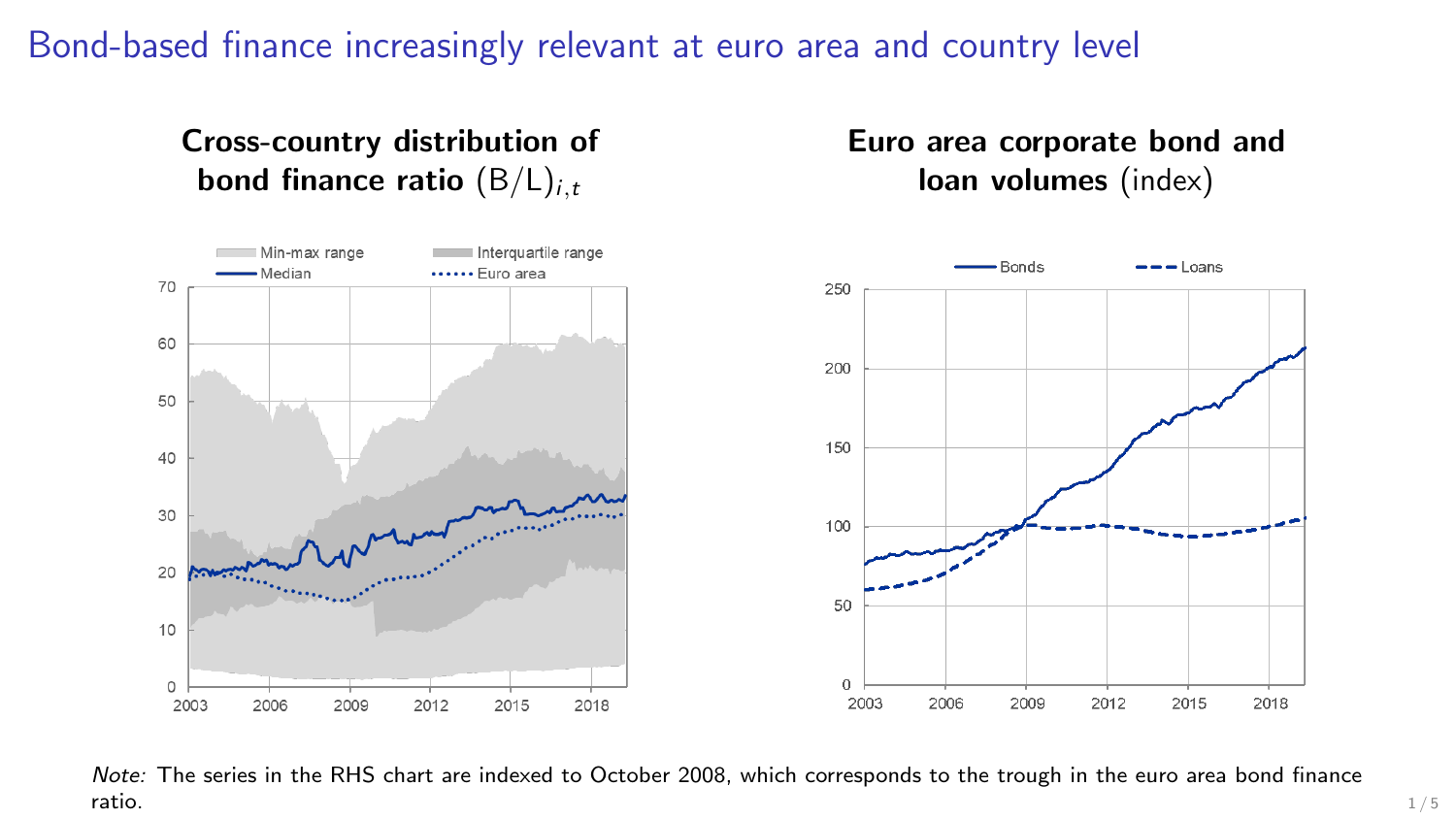## Does shift in debt financing structures matter for monetary policy transmission?

Three aspects

- 1. Do bank loans and corporate bond volumes respond differently to MP shocks?
- 2. Does the answer to 1 depend on the financing structure prevailing prior to MP shocks?
- 3. Are the answers to 1 & 2 relevant for the overall macro transmission of MP shocks?

Theoretical predictions not clear-cut

Example (re aspect 1): bank lending channel (Kashyap et al., '93) vs. preferences for bank/bond finance in bad/good times (Diamond, '84; Berlin and Mester, '92)

Current paper

- $\triangleright$  Builds empirical model to address these aspects simultaneously in a panel of EA countries
- $\triangleright$  Setting particularly suitable given high variation in financing structures across space  $\&$  time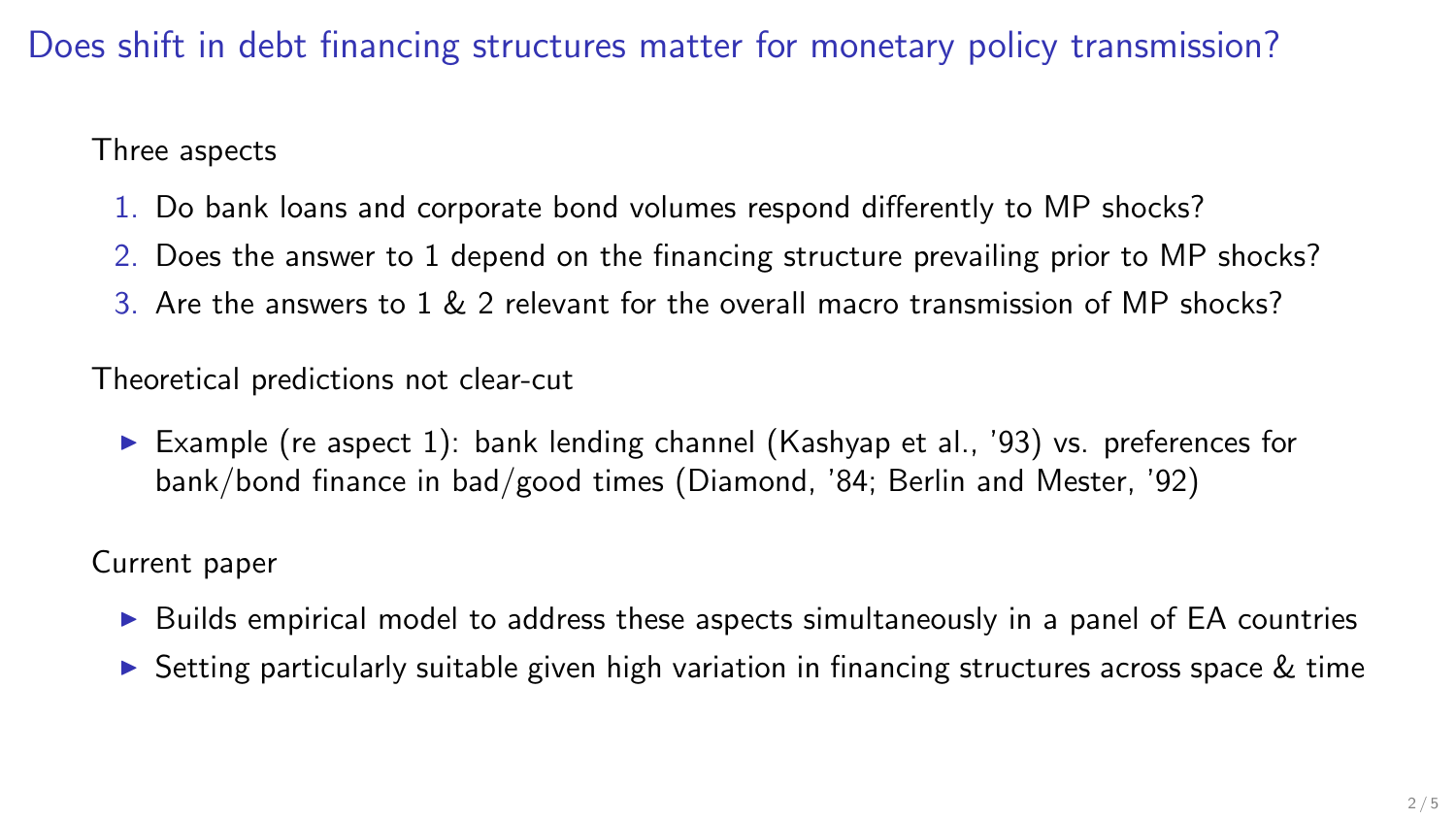Modelling dynamic impact of MP shock and its interaction with debt structure

$$
Y_{i,t+h} = \alpha_{i,h} + \left(\beta_{0,h} + \beta_h(B/L)_{i,t-1}\right) \text{shock}^{IR}_t + \text{controls} + \epsilon_{i,t+h}
$$

- $\blacktriangleright$  Estimate IRFs via local projections (Jordà, '05)
- $\triangleright$  Extend standard macro model with credit volumes
- $\triangleright$  Endogenize financing structure and interact it with MP
- $\blacktriangleright$  Identify policy shocks via high-frequency surprises (EA-MPD)

$$
Y_{i,t} = \left(\begin{array}{c} \text{policy rate}_t \\ \text{log}(\text{real GDP})_{i,t} \\ \text{log}(\text{GDP deflator})_{i,t} \\ (\text{B/L})_{i,t} \\ \text{log}(\text{loans})_{i,t} \end{array}\right)
$$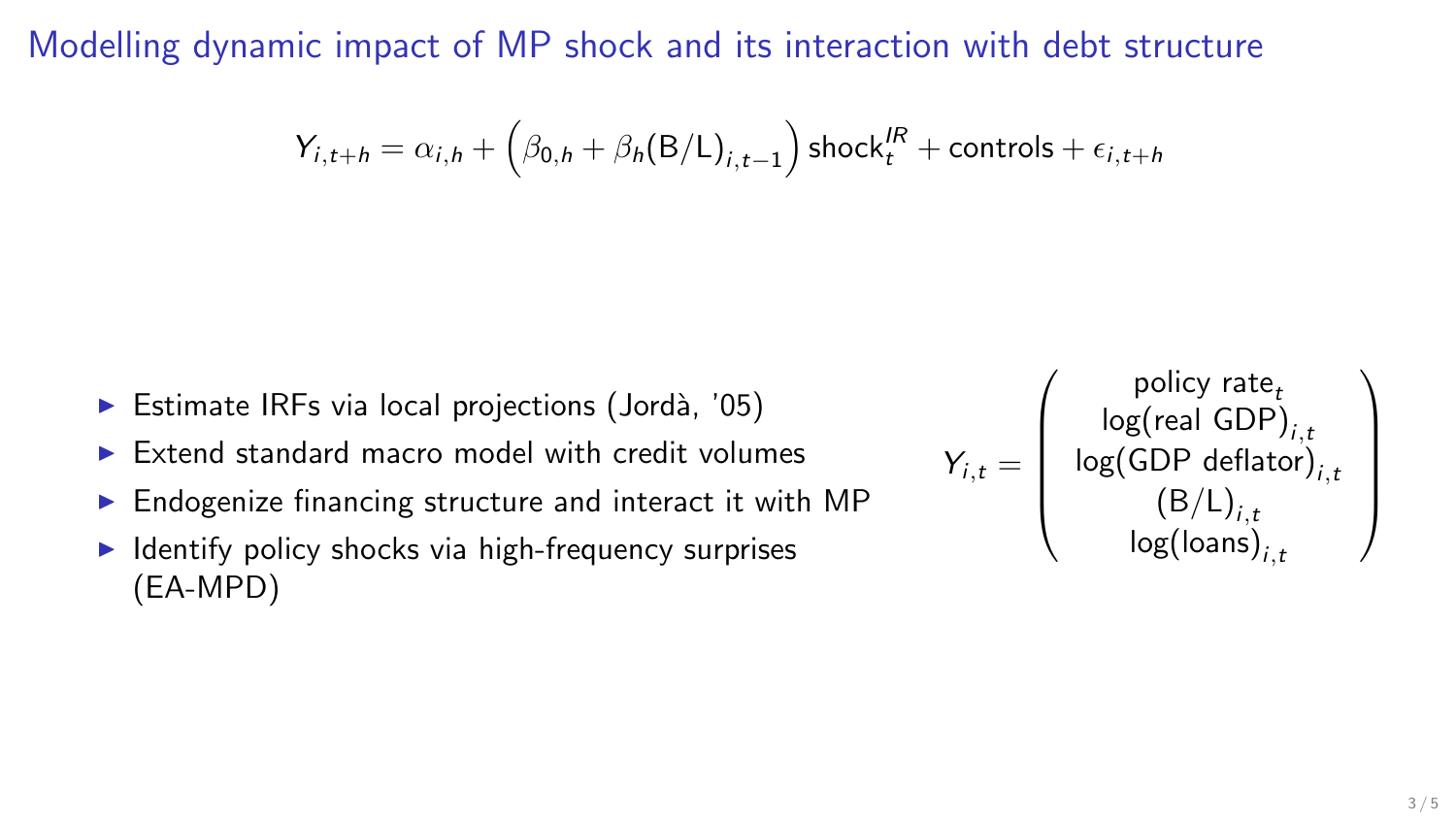Bond markets acting as a spare tire

$$
\frac{\partial Y_{i,t+h}}{\partial \text{shock}_{t}^{\text{IR}}} = \beta_{0,h} + \beta_{h}(\text{B}/\text{L})_{i,t-1}
$$

B/L response as a function of B/L GDP response as a function of B/L



*Note:* The response horizon is  $h = 24$ . For the bond finance ratio the response is in percentage points and for GDP in percent. The grey area is the 90% confidence interval.